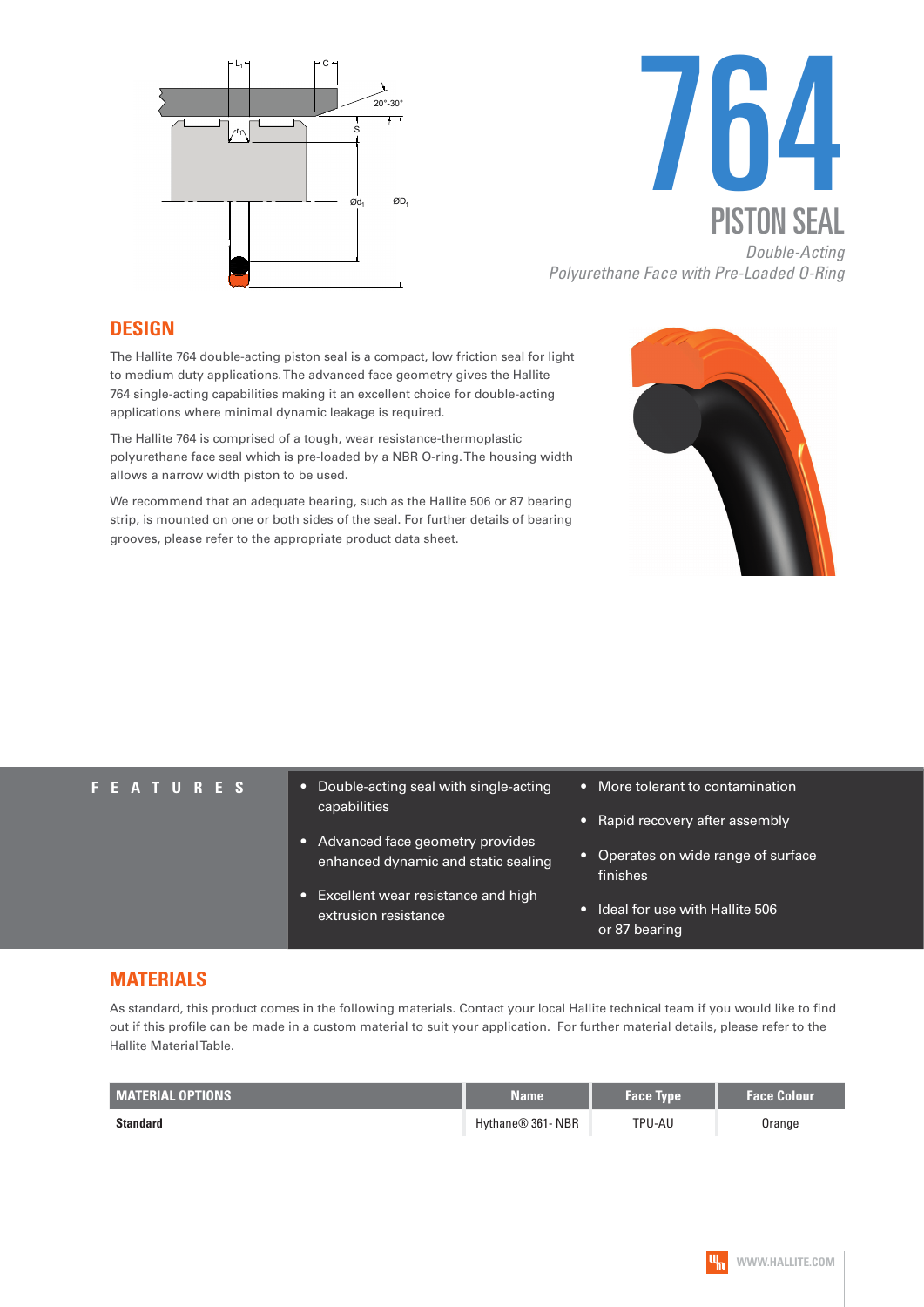**NOTE**

**NOTE**

## **TECHNICAL DETAILS**

| <b>OPERATING CONDITIONS</b> | <b>METRIC</b>                     | <b>INCH</b>                   |  |
|-----------------------------|-----------------------------------|-------------------------------|--|
| <b>Maximum Speed</b>        | 1.0 <sub>m/sec</sub>              | $3.0$ ft/sec                  |  |
| <b>Temperature Range</b>    | $-30^{\circ}$ C +110 $^{\circ}$ C | $-22^{\circ}F + 230^{\circ}F$ |  |
| <b>Maximum Pressure</b>     | 250 <sub>bar</sub>                | 3600 psi                      |  |

Data given are maximum values and can apply depending on specific application. Maximum ratings of temperature, pressure, or operating speeds are dependent on fluid medium, surface, gap value, and other variables such as dynamic or static service. Maximum values are not intended for use together at the same time, e.g. max temperature and max pressure. Please contact your Hallite technical representative for application support.

| <b>MAXIMUM EXTRUSION GAP</b> |       |       |       |
|------------------------------|-------|-------|-------|
| Pressure har                 | 100   | 160   | 250   |
| <b>Maximum Gap mm</b>        | 0.60  | 0.50  | 0.40  |
| Pressure psi                 | 1500  | 2400  | 3750  |
| <b>Maximum Gap in</b>        | 0.024 | 0.020 | 0.016 |

Figures show the maximum permissible gap all on one side using minimum rod Ø and maximum clearance Ø. Refer to Housing Design section.

| <b>SURFACE ROUGHNESS</b>         | umRa               | umRz              | <b>umRt</b>       | <b>uinRa</b>     | <b>uinRz</b> | uinRt     |
|----------------------------------|--------------------|-------------------|-------------------|------------------|--------------|-----------|
| <b>Dynamic Sealing Face ØD</b> , | $0.1 - 0.4$        | I.6 max           | 4 max             | $4 - 16$         | $63$ max     | $157$ max |
| <b>Static Sealing Face Ød,</b>   | 1.6 <sub>max</sub> | $6.3 \text{ max}$ | 10 <sub>max</sub> | $63 \text{ max}$ | $250$ max    | 394 max   |
| <b>Static Housing Faces L.</b>   | 3.2 <sub>max</sub> | 10 <sub>max</sub> | $16$ max          | 125 max          | 394 max      | $630$ max |

| <b>CHAMFERS &amp; RADII</b>                  |       |       |       |       |
|----------------------------------------------|-------|-------|-------|-------|
| Groove Section ≤S mm                         | 3.75  | 5.50  | 7.75  | 10.50 |
| <b>Min Chamfer C mm</b>                      | 2.00  | 2.50  | 5.00  | 5.00  |
| Max Fillet Rad r <sub>1</sub> mm             | 0.40  | 0.80  | 1.20  | 1.60  |
| <b>Groove Section <math>\leq</math> S in</b> | 0.150 | 0.220 | 0.310 | 0.410 |
| <b>Min Chamfer C in</b>                      | 0.080 | 0.100 | 0.200 | 0.200 |
| Max Fillet Rad r <sub>1</sub> in             | 0.016 | 0.032 | 0.047 | 0.063 |

| <b>TOLERANCES</b> | ØD,            | Ød <sub>1</sub> |              |
|-------------------|----------------|-----------------|--------------|
| mm                | H <sub>9</sub> | h <sub>9</sub>  | $+0.20 - 0$  |
| in                | H <sub>9</sub> | h <sub>9</sub>  | $+0.008 - 0$ |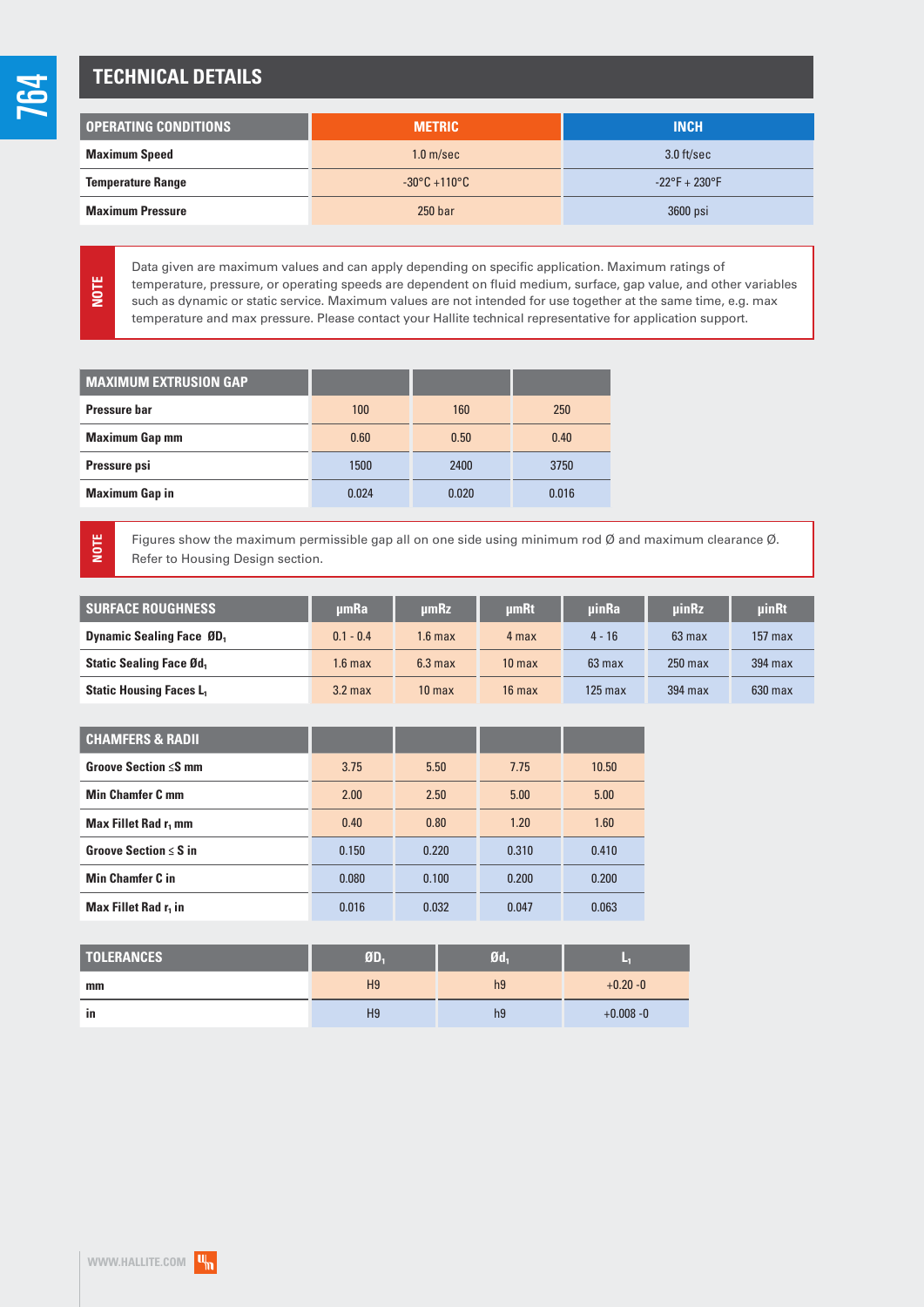



## **PART NUMBER RANGE**

| <b>METRIC</b> |                |                   |                                                                         |                         |             |  |
|---------------|----------------|-------------------|-------------------------------------------------------------------------|-------------------------|-------------|--|
| $ØD_1$        | <b>TOL</b>     | $\mathfrak{gd}_1$ | <b>TOL</b>                                                              | $\mathsf{L}_\mathrm{f}$ | <b>PART</b> |  |
|               | H <sub>9</sub> |                   | h9                                                                      | $+0.20 - 0$             | No.         |  |
| 12.00         | $+0.04$        | 7.10              | $0.00\,$                                                                | 2.20                    | 4845110     |  |
|               | 0.00           |                   | $-0.04$                                                                 |                         |             |  |
| 22.00         | $+0.05$        | 14.50             | $0.00\,$                                                                | 3.20                    | 4763610     |  |
|               | $0.00\,$       |                   | $-0.04$                                                                 |                         |             |  |
| 32.00         | $+0.06$        | 21.00             | $0.00\,$                                                                | 4.20                    | 4751210‡    |  |
|               | $0.00\,$       |                   | $-0.05$                                                                 |                         |             |  |
| 32.00         | $+0.06$        | 24.50             | 0.00                                                                    | 3.20                    | 4741010‡    |  |
|               | $0.00\,$       |                   | $-0.05$                                                                 |                         |             |  |
| 35.00         | $+0.06$        | 24.00             | $0.00\,$                                                                | 4.20                    | 4764110     |  |
|               | $0.00\,$       |                   | $-0.05$                                                                 |                         |             |  |
| 40.00         | $+0.06$        | 29.00             | $0.00\,$                                                                | 4.20                    | 4741110‡    |  |
|               | $0.00\,$       |                   | $-0.05$                                                                 |                         |             |  |
| 45.00         | $+0.06$        | 34.00             | 0.00                                                                    | 4.20                    | 4744510     |  |
|               | $0.00\,$       |                   | $-0.06$                                                                 |                         |             |  |
| 50.00         | $+0.06$        | 34.50             | $0.00\,$                                                                | 6.30                    | 4775810‡    |  |
|               | $0.00\,$       |                   | $-0.06$                                                                 |                         |             |  |
| 50.00         | $+0.06$        | 39.00             | $0.00\,$                                                                | 4.20                    | 4741210‡    |  |
|               | $0.00\,$       |                   | $-0.06$                                                                 |                         |             |  |
| 55.00         | $+0.07$        | 44.00             | $0.00\,$                                                                | 4.20                    | 4845310     |  |
|               | $0.00\,$       |                   | $-0.06$                                                                 |                         |             |  |
| 60.00         | $+0.07$        | 44.50             | $0.00\,$                                                                | 6.30                    | 4739910‡    |  |
|               | $0.00\,$       |                   | $-0.06$                                                                 |                         |             |  |
| 60.00         | $+0.07$        | 49.00             | $0.00\,$                                                                | 4.20                    | 4741310‡    |  |
|               | $0.00\,$       |                   | $-0.06$                                                                 |                         |             |  |
| 63.00         | $+0.07$        | 47.50             | 0.00                                                                    | 6.30                    | 4766810‡    |  |
|               | $0.00\,$       |                   | $-0.06$                                                                 |                         |             |  |
| 63.00         | $+0.07$        | 52.00             | 0.00                                                                    | 4.20                    | 4740810     |  |
|               | $0.00\,$       |                   | $-0.07$                                                                 |                         |             |  |
| 65.00         | $+0.07$        | 54.00             | $0.00\,$                                                                | 4.20                    | 4845410     |  |
|               | 0.00           |                   | $-0.07$                                                                 |                         |             |  |
| 70.00         | $+0.07$        | 54.50             | 0.00                                                                    | 6.30                    | 4759710     |  |
|               | 0.00           |                   | $-0.07$                                                                 |                         |             |  |
| 70.00         | $+0.07$        | 59.00             | 0.00                                                                    | 4.20                    | 4741410     |  |
|               | 0.00           |                   | $-0.07$                                                                 |                         |             |  |
| <b>NOTE</b>   |                |                   | Part numbers suffixed by "#" indicate housing sizes to meet ISO 7425-1. |                         |             |  |

**PART NUMBERS ON THIS PAGE ARE LISTED IN THE STANDARD MATERIAL OPTION. FOR MATERIAL VARIATIONS OR FOR CUSTOM SIZES, MATERIALS, OR SEAL DESIGNS, PLEASE CONTACT YOUR LOCAL HALLITE REPRESENTATIVE.**